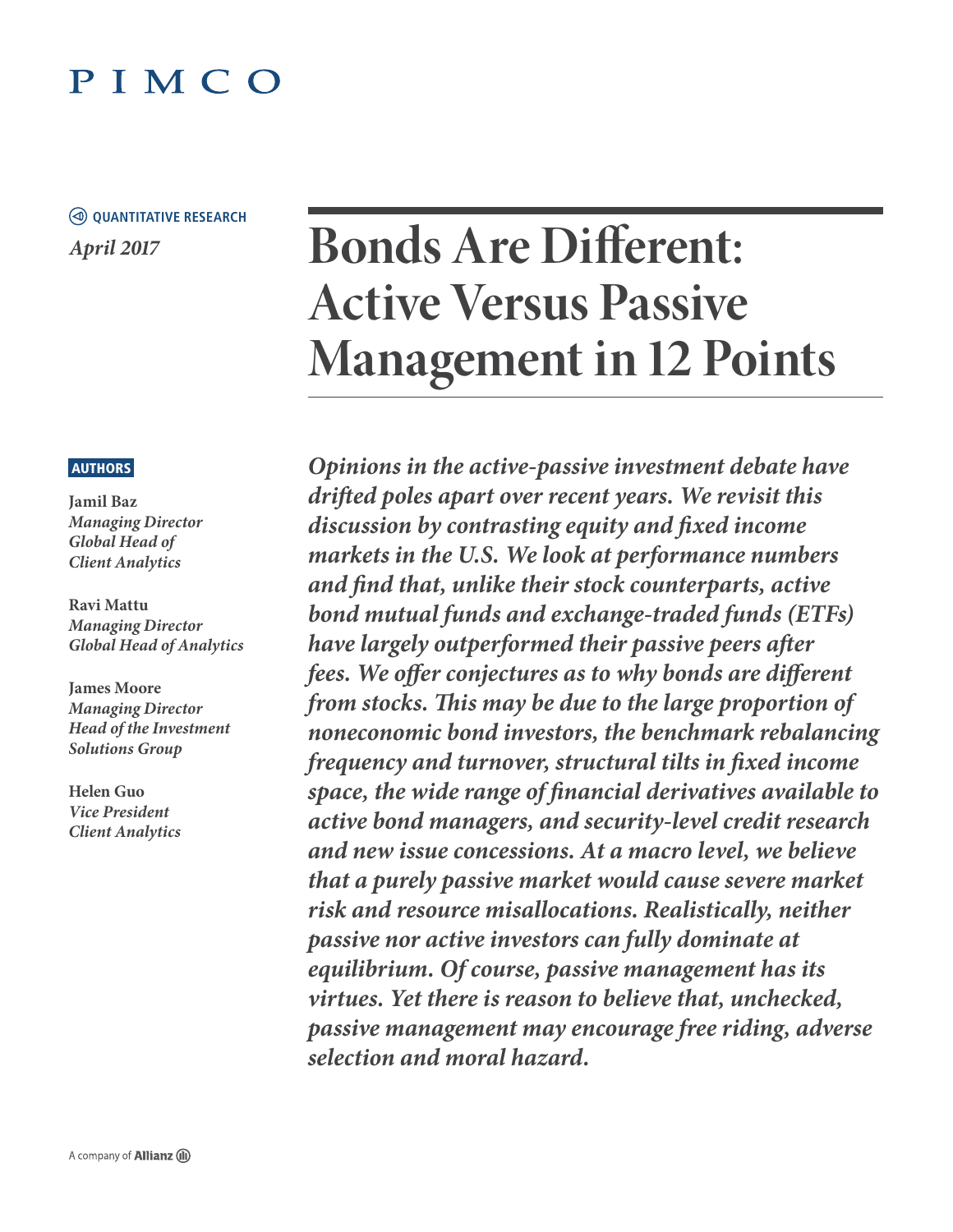#### POINT #1 – ACTIVE BOND FUNDS AND ETFS LARGELY OUTPERFORMED THEIR MEDIAN PASSIVE PEERS

Despite the general presumption of underperformance, more than half of the active bond mutual funds and ETFs beat their median passive peers in most categories over the past 1, 3, 5, 7 and 10 years, with 63% of them outperforming over the past 5 years. In contrast, only 43% of active equity mutual funds and ETFs outperformed their median passive peers over the past 5 years. Taking the three largest categories within fixed income for the same 5-year period, 84%, 81% and 60% of active funds and ETFs outperformed their median passive peers in intermediate-term, high yield and short-term categories, respectively. Within equity, most active funds and ETFs in each of the three largest categories – large growth, large blend and large value – underperformed (see Figure 1).

These results should come with one caveat. The fact that active bond funds and ETFs outperformed passive does not necessarily mean all active outperformed passive. Active bond managers also include non indexed investors such as central banks, commercial banks, large parts of the insurance industry and retail. Some of these investors operate under tight constraints which may affect their performance (more on this in Point #4).

#### POINT #2 – ACTIVE BOND FUNDS AND ETFS LARGELY OUTPERFORMED THEIR BENCHMARKS EXCEPT WHEN THE COST OF BENCHMARK REPLICATION WAS PROHIBITIVE

Figure 2 shows the percentages of active mutual funds and ETFs that outperformed their primary prospectus benchmarks after fees for the past 1, 3, 5, 7 and 10 years; it shows the aggregated results for broad bond and equity groups and each of the three largest categories within bonds and equity.

Again, more than half of the active bond mutual funds and ETFs beat their benchmarks in most categories over the past 1, 3, 5 and 7 years, with 61% of them outperforming over the past 5 years. This stands in strong contrast with equity results, where only 35% of active funds and ETFs outperformed their benchmarks over the past 5 years. Taking the three largest categories within fixed income for the same 5-year period, 82% and 84% of active funds and ETFs in the Intermediate-Term Bond and Short-Term Bond categories outperformed their benchmarks while only 25% in the High Yield Bond category outperformed. Within equity, most active funds and ETFs in each of the three largest categories – large growth, large blend and large value – underperformed.



**Figure 1: Percentage of active mutual funds and ETFs that outperformed their median passive peers after fees**

Source: Morningstar Direct as of 31 December 2016. **Past performance is not a guarantee or a reliable indicator of future results.** The three largest categories are based on numbers of active mutual funds and ETFs with at least one-year return histories. Based on Morningstar U.S. ETF and U.S. Open-End Fund categories (institutional shares only). To avoid potential survivorship bias, we included funds and ETFs that were live at the beginning of each sample period but were liquidated or merged as of 31 December 2016. For the High Yield Bond and Short-Term Bond categories, 10-year outperformance numbers are not available due to the lack of passive peer groups. Chart is provided for illustrative purposes and is not indicative of the past or future performance of any PIMCO product.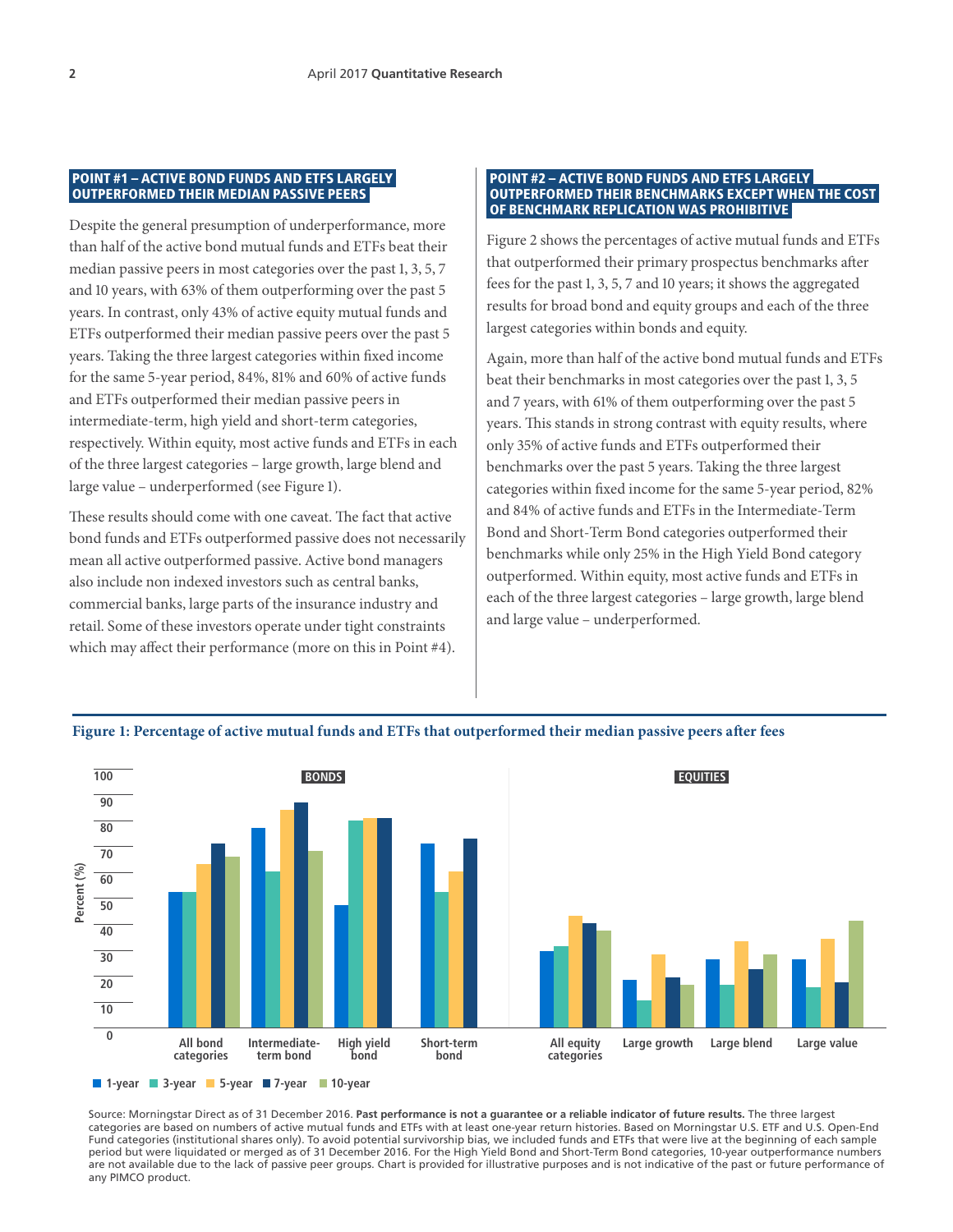Note that active bond funds and ETFs may underperform their benchmarks but still outperform median passive peers. Consider the High Yield Bond category. Although the percentage of active funds and ETFs outperforming their benchmarks for this category appears low, 81% outperformed their median passive peers over the same 5-year period. This indicates the difficulty of replicating the performance of high yield benchmarks, possibly due to the lower liquidity of the market and the high transaction costs for all but the largest issues.

The 10-year period started with what is considered by many to be the worst global financial crisis since the 1930s. During this period, market liquidity dried up and bid-ask spreads widened, dramatically increasing trading costs for both active and passive investors. Because benchmark returns do not reflect these frictional costs, it is more challenging to beat the benchmarks, especially in the relatively illiquid and inefficient market. This may explain the underperformance of active bond funds versus their benchmarks over the 10-year period.

Figure 3 summarizes the two types of outperformance measures for broad bonds and equity groups. The percentages of active bond funds and ETFs outperforming their benchmarks and those outperforming their median passive peers over the past 1, 3, 5 and 7 years all exceeded 50%; more than half outperformed their median passive peers over the past 10 years. In contrast, the percentages for active equity funds and ETFs for both measures and over all time periods considered were less than 50%.

#### **100 Percentage of active mutual funds/ETFs**  Percentage of active mutual funds/ETFs<br>outperforming median passive (%) **90 outperforming median passive (%) 80 10-year 5-year 7-year 70 60 3-year 1-year 50 5-year 7-year 10-year 40 1-year 3-year 30 20 10 0 0 10 20 30 40 50 60 70 80 90 100 Percentage of active mutual funds/ETFs outperforming benchmark (%)**

#### **Figure 3: Outperformance over benchmarks and outperformance over median passive peers after fees**

**All bond categories All equity categories**

Source: Morningstar Direct as of 31 December 2016. **Past performance is not a guarantee or a reliable indicator of future results.** Based on Morningstar U.S. ETF and U.S. Open-End Fund categories (institutional shares only). To avoid potential survivorship bias, we included funds and ETFs that were live at the beginning of each sample period but were liquidated or merged as of 31 December 2016. Some categories contain funds with a wide range of benchmarks. Chart is provided for illustrative purposes and is not indicative of the past or future performance of any PIMCO product.



#### **Figure 2: Percentage of active mutual funds and ETFs that outperformed their primary prospectus benchmarks after fees**

Source: Morningstar Direct as of 31 December 2016. **Past performance is not a guarantee or a reliable indicator of future results.** The three largest categories are based on numbers of active mutual funds and ETFs with at least one-year return histories. Based on Morningstar U.S. ETF and U.S. Open-End Fund categories (institutional shares only). To avoid potential survivorship bias, we included active funds and ETFs that were live at the beginning of each sample period but were liquidated or merged as of 31 December 2016. Some categories contain funds with a wide range of benchmarks. Chart is provided for illustrative purposes and is not indicative of the past or future performance of any PIMCO product.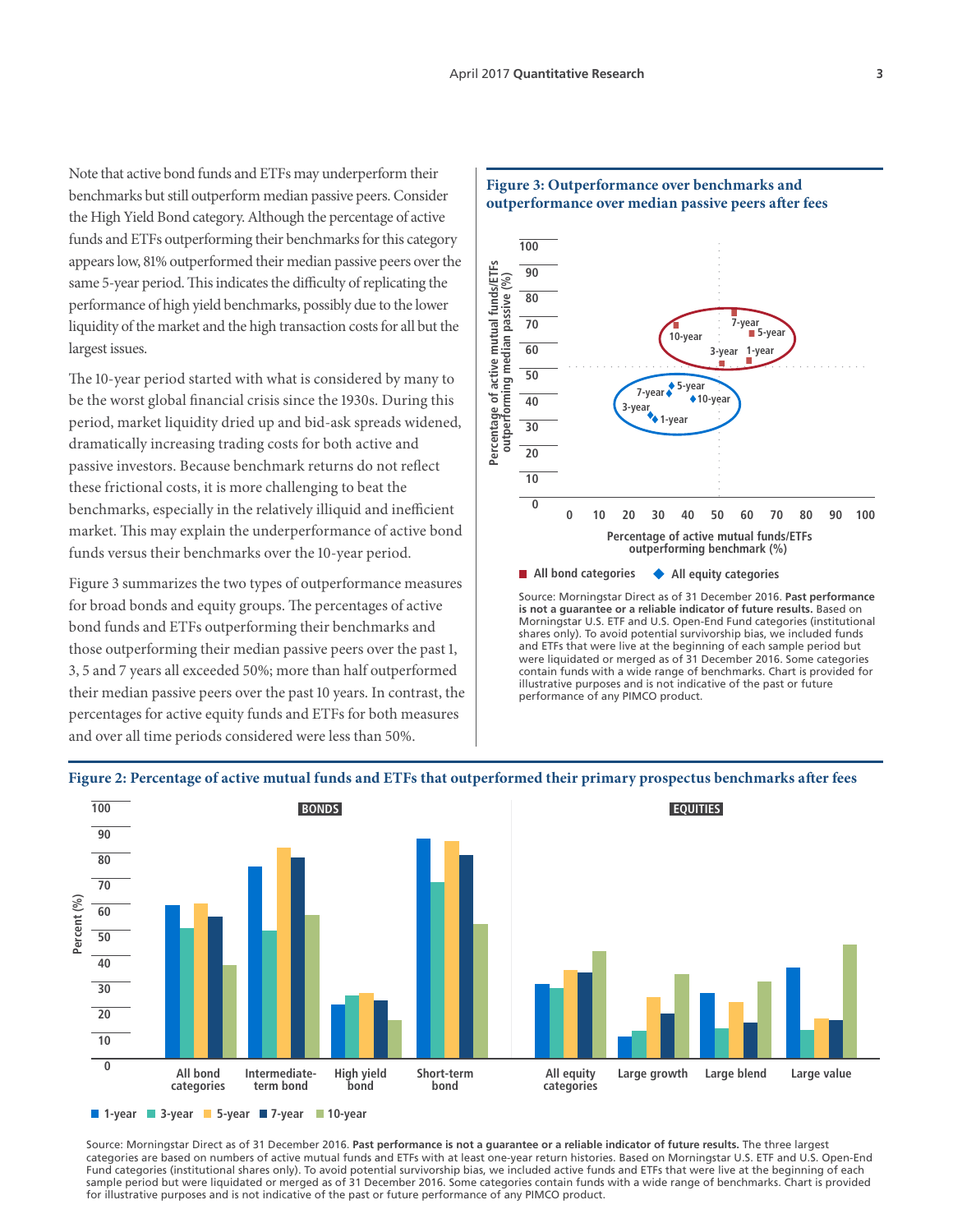#### POINT #3 – ACTIVE MANAGERS SHOULD BE EVALUATED OVER A LONG HORIZON

It is important for bond fund managers to show some healthy skepticism for the performance data – not only because the data could be self-serving, but also because they are inherently noisy.

To illustrate this point, consider the following thought experiment: Suppose that a skilled hypothetical portfolio manager has an information ratio of 0.5. The volatility of the active portfolio is 4.0% and that of the index is 3.3%. The correlation of the portfolio return with the index return is 0.9. Note that all these numbers would be empirically plausible for an active bond manager in the top quartile ranked by riskadjusted alphas. The question is, how long would it take for the hypothetical active manager to beat the index with a 90% probability? The answer, it turns out, is 7 years. (We show the mathematics behind this example in Appendix 1).

What does it all mean? First, this example illustrates the reality of a low signal-to-noise ratio in bond asset management. Given the higher tracking error and lower information ratios displayed in manager performance, it is even lower for equities. Second, it shows that managers are typically evaluated over too short a time frame: Over 1 year, this hypothetical manager would have a 69% probability of outperforming and over 3 years, the probability would rise to 80%. And third, the answer is very sensitive to assumptions. Table 1 illustrates the relationship between the time it takes to outperform the index with 90% confidence and the information ratio under the volatility and correlation assumptions described above.

#### **Table 1: Number of years needed for the manager to beat the index with 90% confidence**

| <b>Information ratio</b> | <b>Years</b> |
|--------------------------|--------------|
| 0.7                      | 3.5          |
| 0.5                      | 7.0          |
| 0.3                      | 20.0         |
| በ ን                      | 48.0         |

Source: PIMCO. **Hypothetical example for illustrative purposes only.** Table is provided for illustrative purposes and is not indicative of the past or future performance of any PIMCO product.

If we fix the horizon at 5 years with the same risk assumptions, it appears that the probability of outperformance is an increasing and concave function of the information ratio, as one would expect (see Figure 4).



Source: PIMCO. **Hypothetical example for illustrative purposes only.** Chart is provided for illustrative purposes and is not indicative of the past or future performance of any PIMCO product.

#### POINT #4: IT IS NOT JUST ABOUT ACTIVE VERSUS PASSIVE

The straw man in the active-passive debate stems from a short paper by William Sharpe titled "The Arithmetic of Active Management": If passive is defined as holding the market portfolio, and active is everything not passive, then it trivially follows that active managers as a whole, like passive managers, hold the market portfolio at any time. Both groups will therefore generate the same returns before fees. To the extent that active fees are higher than passive fees, passive managers will outperform active managers, on average. Plain and simple, but maybe too much so. It is difficult not to be reminded of Einstein's quote: "Everything should be made as simple as possible, but not simpler."

As appealing as Sharpe's arithmetic is, the deficits of the argument (some of them acknowledged by Sharpe himself) are obvious. To start with, the distinction between active and passive is wanting in bond space. At a minimum, one can divide the investors' universe into three categories: passive, economic and noneconomic. This is because noneconomic investors are plentiful in fixed income (see Table 2): Central banks buy bonds to depreciate their currency and boost inflation, growth and asset prices; commercial banks and insurance companies may care more about book yield than total return for a variety of reasons, such as accounting rules, other regulations or a simple preference for predictable, low-turnover portfolios. It is worth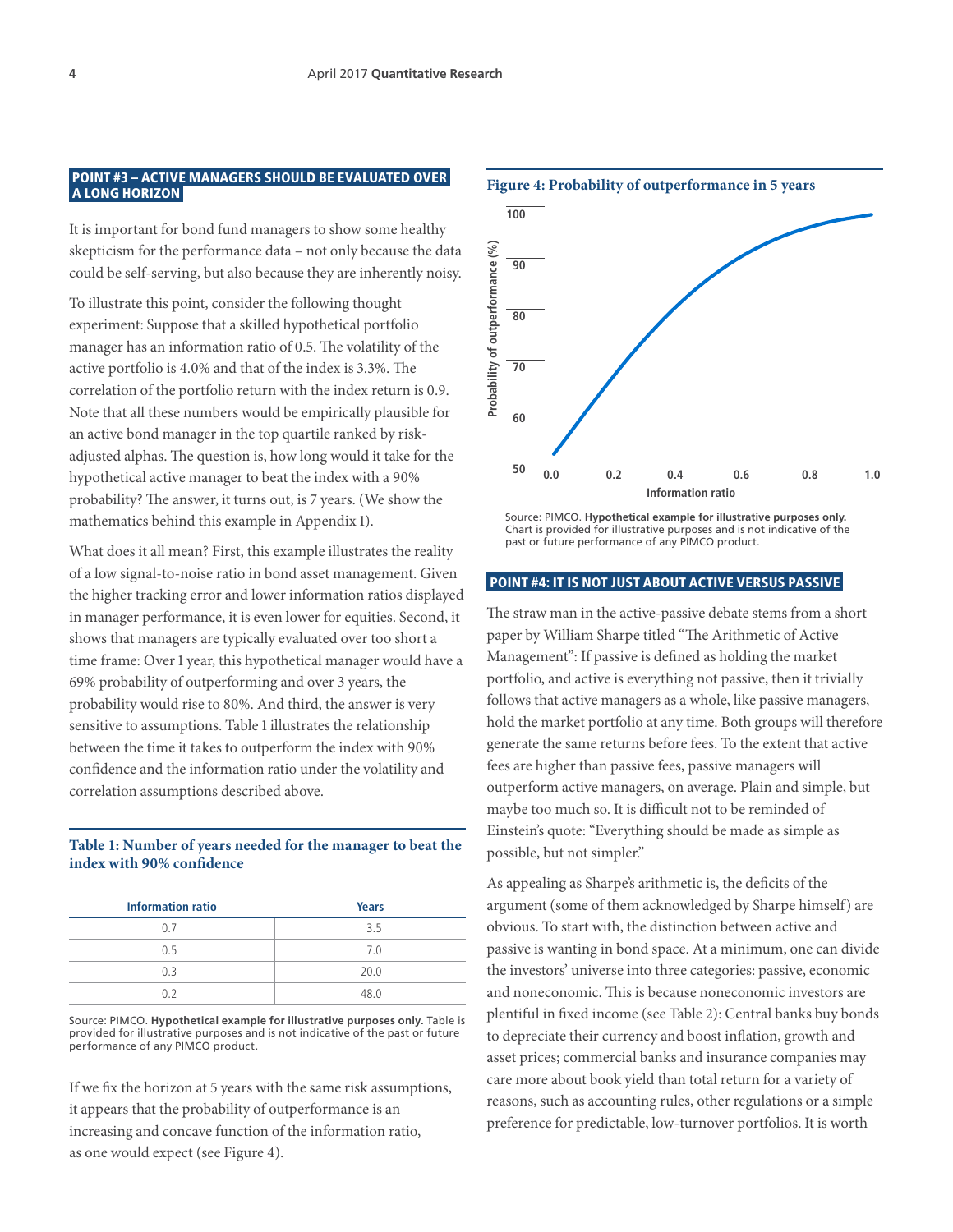noting that these investors make up a meaningful portion of global bond buyers – roughly 47% of the \$102 trillion global bond market!Similarly, because of their guidelines, both noneconomic constrained investors and passive index buyers may be forced to sell all bonds that fall below the investment grade threshold or be late to the game buying bonds whose upgrade is foreseeable because they must wait for a ratings agency imprimatur. The list goes on and on.

To the extent constraints are binding (most of them are), by construction, economic investors tend to outperform noneconomic investors, as the former buy cheap fallen angels from the latter and sell them expensive high-coupon bonds. Active managers potentially may also be compensated by passive managers for providing them with liquidity around changes in index construction. So while active and passive managers may in theory generate the same returns before fees, the further categorization of investors into three groups illustrates that economic investors may outperform passive investors which, in turn, are likely to outperform noneconomic investors before fees.

| <b>Investor group</b>            | <b>Bond holdings</b><br>(\$ trillion) | <b>Investment objective</b>                                             |
|----------------------------------|---------------------------------------|-------------------------------------------------------------------------|
| Central banks                    |                                       |                                                                         |
| - Foreign exchange<br>- Reserves | 10.8                                  | Stabilize exchange rates                                                |
| - Domestic holdings              | 4.5                                   | Manage money supply                                                     |
| U.S. insurance                   | 4.3                                   | Book yield, predictable<br>income, regulatory-driven<br>capital charges |
| U.S. banks                       | 2.8                                   |                                                                         |
| European insurers                | 5.3                                   |                                                                         |
| European banks                   | 4.7                                   |                                                                         |
| Asian banks and insurers         | 12.6                                  |                                                                         |
| Other banks and insurers         | $2.0 - 3.0$                           |                                                                         |
| Total                            | $47.0 - 48.0$                         |                                                                         |

#### **Table 2: Bond holdings by noneconomic investorsii**

Source: Company filings, European Federation, EIOPA, EBA, SNL Financial, Bloomberg and PIMCO. As of 31 December 2016.

There are other assumptions underlying Sharpe's arithmetic that, when violated in reality, may give rise to active management opportunities over passive. For example, Sharpe's work assumes investors have the same investment horizon, risk aversion and tax rate.

#### POINT #5 – INFORMATION IS VITAL TO TRADING AND REBALANCING

Sharpe's arithmetic implicitly assumes passive investors buy and hold and don't trade securities. In reality, most bond indexes are rebalanced monthly, requiring both active and passive investors to trade, if only because bonds mature, new bonds are issued, and index inclusion and exclusion rules create movement in and out of the index (see Pedersen (2017) for similar arguments for equity). The average turnover rate for the Bloomberg Barclays US Aggregate Bond Index for the past 3 years (as of 31 December 2016) was about 40% per year, half of which was due to new issues of securities. To the extent they do not trade pure noise, active managers seek to be better informed than passive managers. They invest in fixed income strategists, quants, credit analysts and systems to acquire and process relevant information and make better investment decisions. Because their cost of being informed is higher, active managers will typically command higher fees. They also will tend to use their knowledge to seek securities they can buy at a lower offer and sell at a higher bid than passive managers. Given that new securities make up about 20% of the bond market's capitalization every year, a strong active presence in the new bond issuance market has the potential to materially add value for fixed income investors by identifying those issues with the most attractive valuations. Additionally, active bond managers generally strive to secure sizable allocations at concession in the process of syndication of new issues. Last but not least, securitylevel credit research can provide a decisive advantage in the bond investment process (Worah and Mattu, 2014).

In contrast, most equity indexes are rebalanced annually or quarterly. The annual turnover rate of the S&P 500 index was about 4% for the past year. New issues are generally less than 1% of the market capitalization given that common stocks are generally perpetual securities. Therefore, the contribution of a strong presence in the new issuance market to performance for equity would be much less significant compared with that for bonds. Mauboussin et al. (2017) show a sharp fall in the number of listed stocks in the U.S. since 1996 due to rising listing costs, including higher costs for greater information disclosure. Consequently, listed companies today are bigger, older and better established than they were two decades ago. Mauboussin et al. speculate this trend has contributed to greater informational efficiency and fewer opportunities with material mispricing in the U.S. stock market.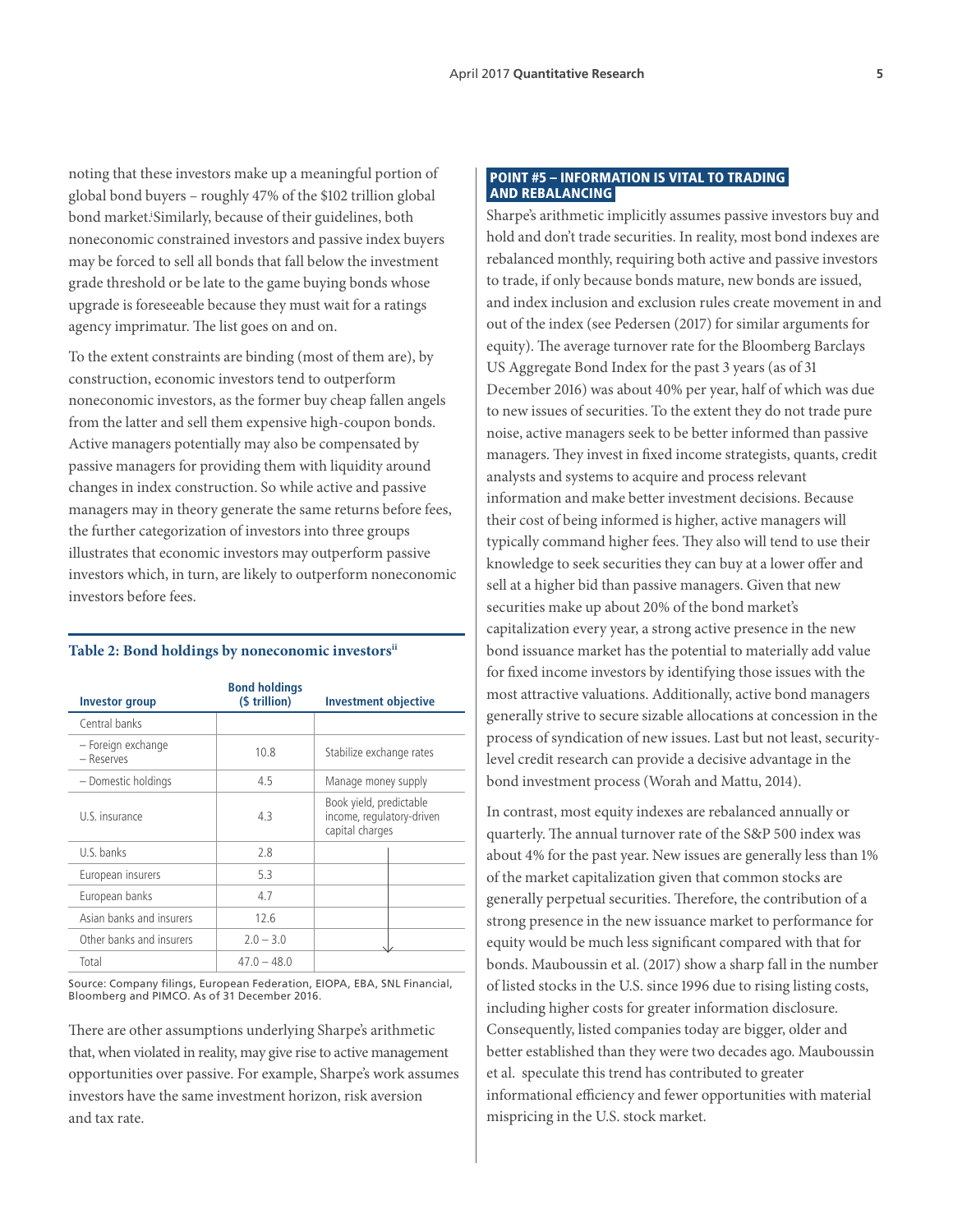In summary, the higher turnover in bond indexes and lower informational efficiency of bond markets help explain why active bond funds have outperformed more often over our sample period than their equity counterparts.

#### POINT #6 – OFF-INDEX AND ACTIVE SHARE MATTER

Structural tilts, off-index or otherwise, are bond managers' staples in the battle against the index. Duration, yield curve steepeners, high yielding currencies, high yield credit spreads, agency and non agency mortgage spreads, volatility sales and liquidity premia – to name a few – are structural tilts that can be an important source of durable added value.iii

To show that structural tilts are more than urban myths, we correlate excess returns of active bond funds with excess returns from specific factors, specifically duration, investment grade and high yield spreads (see Table 3). The picture that emerges is clear: Active bond funds and ETFs in the largest taxable bond category, Intermediate-Term Bond, are structurally short duration, long investment grade and long high yield exposure against the index (either directly or indirectly through factor tilts not included in the analysis). Regressing excess return against factors (see Appendix 2) also shows that exploiting credit and liquidity risk premia is a particularly important ingredient in the (not so secret) sauce. Adjusted t-statistics and R-squared show that tilts have been central to portfolios beyond a reasonable doubt (Mattu et al., 2016).

#### **Table 3: Summary statistics for excess fund and factor returns (January 2007-December 2016)**

|            |                             |                                   |                   | <b>Correlation</b> |         |         |  |  |
|------------|-----------------------------|-----------------------------------|-------------------|--------------------|---------|---------|--|--|
|            | <b>Mean</b><br>(annualized) | <b>Volatility</b><br>(annualized) | <b>Mean</b><br>ER | Dur                | IG      | НY      |  |  |
| Mean<br>ER | 0.4%                        | 1.9%                              | 1.00              | $-0.52$            | 0.81    | 0.89    |  |  |
| Dur        | 0.6%                        | 0.8%                              | $-0.52$           | 1.00               | $-0.40$ | $-0.49$ |  |  |
| IG         | 0.1%                        | 1.0%                              | 0.81              | $-0.40$            | 1.00    | 0.87    |  |  |
| HY         | 1.0%                        | 2.9%                              | 0.89              | $-0.49$            | 0.87    | 1.00    |  |  |

Source: Morningstar and Barclays as of 31 December 2016. Duration: Excess returns of Bloomberg Barclays US Treasury Index over cash (1M OIS), per unit of duration. Investment grade: Excess returns of Bloomberg Barclays US Corporate IG Index over duration-matched Treasuries, per unit of spread duration. High yield: Excess returns of Bloomberg Barclays US Corporate HY Index over duration-matched Treasuries, per unit of spread duration. **Past performance is not a guarantee or a reliable indicator of future results.** Sample consists of average monthly excess returns for active mutual funds and ETFs in "Intermediate-Term Bond" Morningstar category, with Bloomberg Barclays US Aggregate Bond Index as their primary prospectus benchmark and at least 10-year return histories. Table is provided for illustrative purposes and is not indicative of the past or future performance of any PIMCO product.

As is well known, a number of structural tilts are off-index: High yield, as just mentioned, as well as emerging market bonds and currencies, are fertile ground for outperformance opportunities yet are not part of typical bond indexes. This may be another reason active funds have generally done well in fixed income over the sample period. Of course, passive investors can add emerging market and high yield ETFs to their portfolios, but the lack of granularity and the opacity of such ETFs can be problematic, making it difficult to mix and match.

There is a wide range of financial derivatives available to the active bond managers that allow for potentially profitable expressions of investment themes: currency swap basis, futures basis, CDS-cash basis and TBA rolls are such examples. In addition, active bond managers could implement so-called smart strategies such as carry, value and momentum, which have historically displayed substantially positive Sharpe ratios (see, for example, Baz et al., 2015).

A related point is that active share may matter in bond management, meaning that the more portfolio positions differ from the index, the more potential that the fund will outperform. Because we do not have direct access to fund managers' positions, we use the correlation between portfolio returns and index returns as a proxy for the degree of "index hugging" (the higher the correlation, the lower the active share). The correlation between excess returns and portfolio-index return correlations is -0.57 for the past 5 years (see Figure 5). So it may pay to deviate. Or, to put it differently, when an active manager deviates, this may indicate the extent of potentially profitable investment ideas in the portfolio.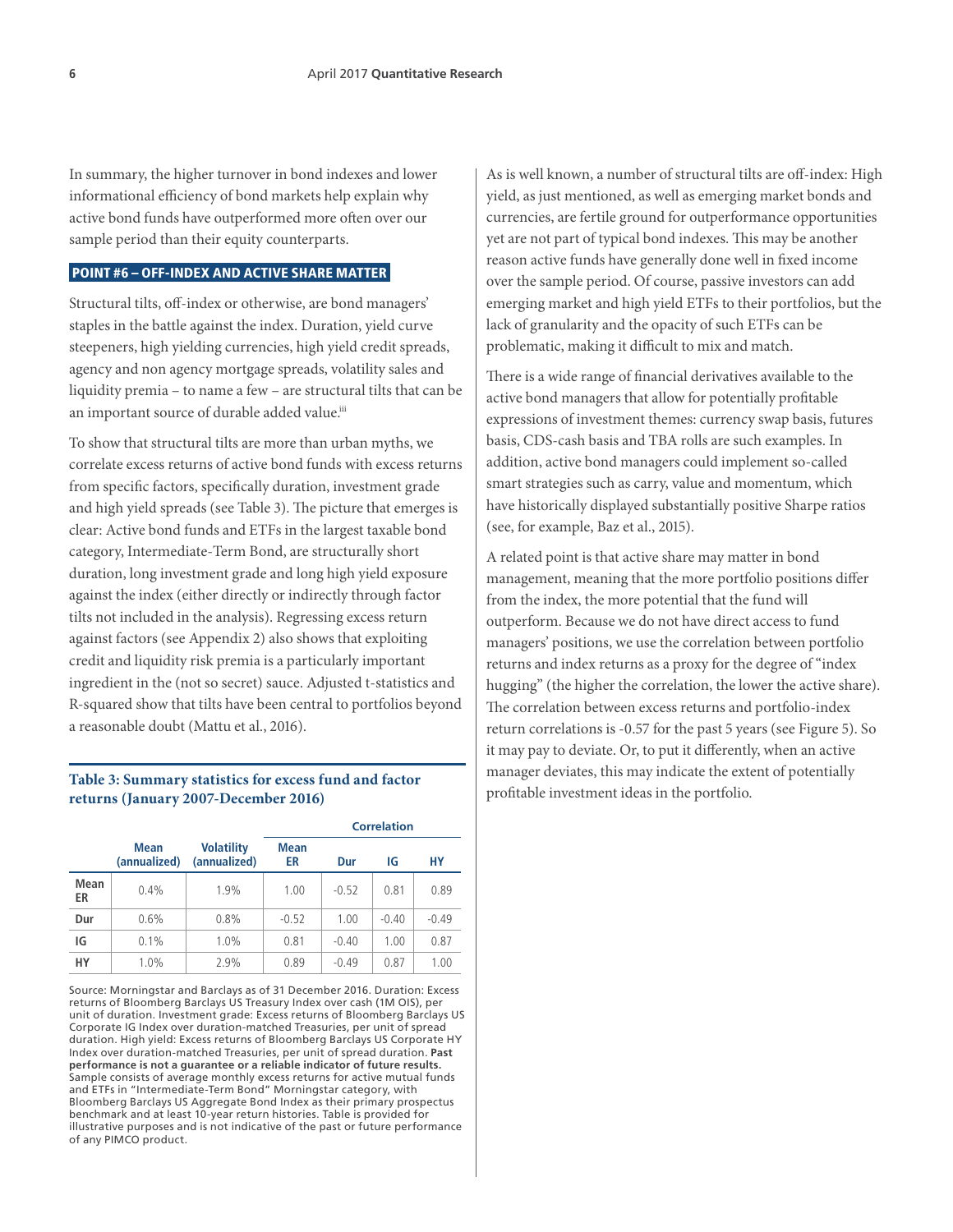

Source: Morningstar and Barclays as of 31 December 2016. **Past performance is not a guarantee or a reliable indicator of future results.**  Sample consists of active U.S. mutual funds (institutional shares only) in "Intermediate-Term Bond" Morningstar category with Bloomberg Barclays US Aggregate Bond Index as their primary prospectus benchmark. Chart is provided for illustrative purposes and is not indicative of the past or future performance of any PIMCO product.

#### POINT #7 – STRUCTURAL TILTS ARE NOT ALWAYS BETA

We are then left with the obvious question: Is the outperformance alpha or beta? On this point, our indecision is final. Beta, of course, refers to systematic risk factors that need to be remunerated at equilibrium, whereas alpha is defined as residual return in an asset pricing equation and is associated with investing and trading skills.

We are skeptical about this alpha-beta debate because systematic factors, as commonly understood today by both academics and practitioners, have weak theoretical underpinnings. How have some trading strategies graduated to systematic factor status? In other words, what is a systematic factor? A realistic answer may be: whatever has worked in the U.S. over the past few decades. Why is "duration" a systematic factor rather than sunspots? Because duration extension has worked over the past 30 years, as opposed to sunspots. And duration has worked because monetary policy has been accommodative and has allowed large returns from carry, roll-downs and capital gains in bond markets. In other words, betas may well be an artifact of the data sample and the ultimate exercise in data mining (Harvey et al., 2015). To come back to the "systematic duration factor," it has been tested over a period that may well be statistically insignificant because it boiled down to a single monetary experiment.

If all this were true, then systematic factor tilts are less beta and more alpha than investors are prone to think. As to the timing of those tilts, there is a strong presumption that they are alpha.

#### POINT #8 – A PURELY PASSIVE MARKET WOULD CAUSE SEVERE MARKET RISK AND RESOURCE MISALLOCATIONS

What would financial markets, including equities, look like in a world where asset management is purely passive? Not very compelling, it turns out, and for a reason: In a world where every asset manager is passive, the asset management mandate is to replicate the market. Therefore, all assets get absorbed without due consideration of their characteristics – cash flows, governance and broad risk/return parameters. Prices would cease to be informative the day assets got bought without being analyzed. The market would be subject to a degenerate form of Say's law, under which supply creates its own demand, yet suppliers of securities – bond and equity issuers – are better informed about these securities than are purchasers, in this case passive investors. One can easily see how the market equilibrium would become inherently expensive as passive price takers kept buying everything on supply and correlation across securities increased. This would, of course, lead to capital misallocation on a grand scale (with money chasing expensive assets), to a market crash of sorts and to a collapse in confidence.

#### POINT #9 – NEITHER PASSIVE NOR ACTIVE INVESTORS CAN DOMINATE AT EQUILIBRIUM

Thankfully, it is hard to see how asset management turns 100% passive. In a classic 1980 paper, Grossman and Stiglitz argue that markets cannot be informationally efficient, meaning that prices cannot perfectly reflect available information. Why can't they? Because if they do, there is no incentive for anyone to acquire and process the information, in which case there is no reason to trade and the market becomes passive. But as new information infiltrates this market, discrepancies arise and it becomes profitable to acquire information and trade the market. Clearly, investors have a stronger incentive to become active when most investors go passive, and vice versa. In a world with noneconomic investors, the math gets more complicated but the cost of on-demand liquidity almost certainly goes up, allowing more rents for economic investors. The pendulum will swing as either the passive or the active population dominates the market.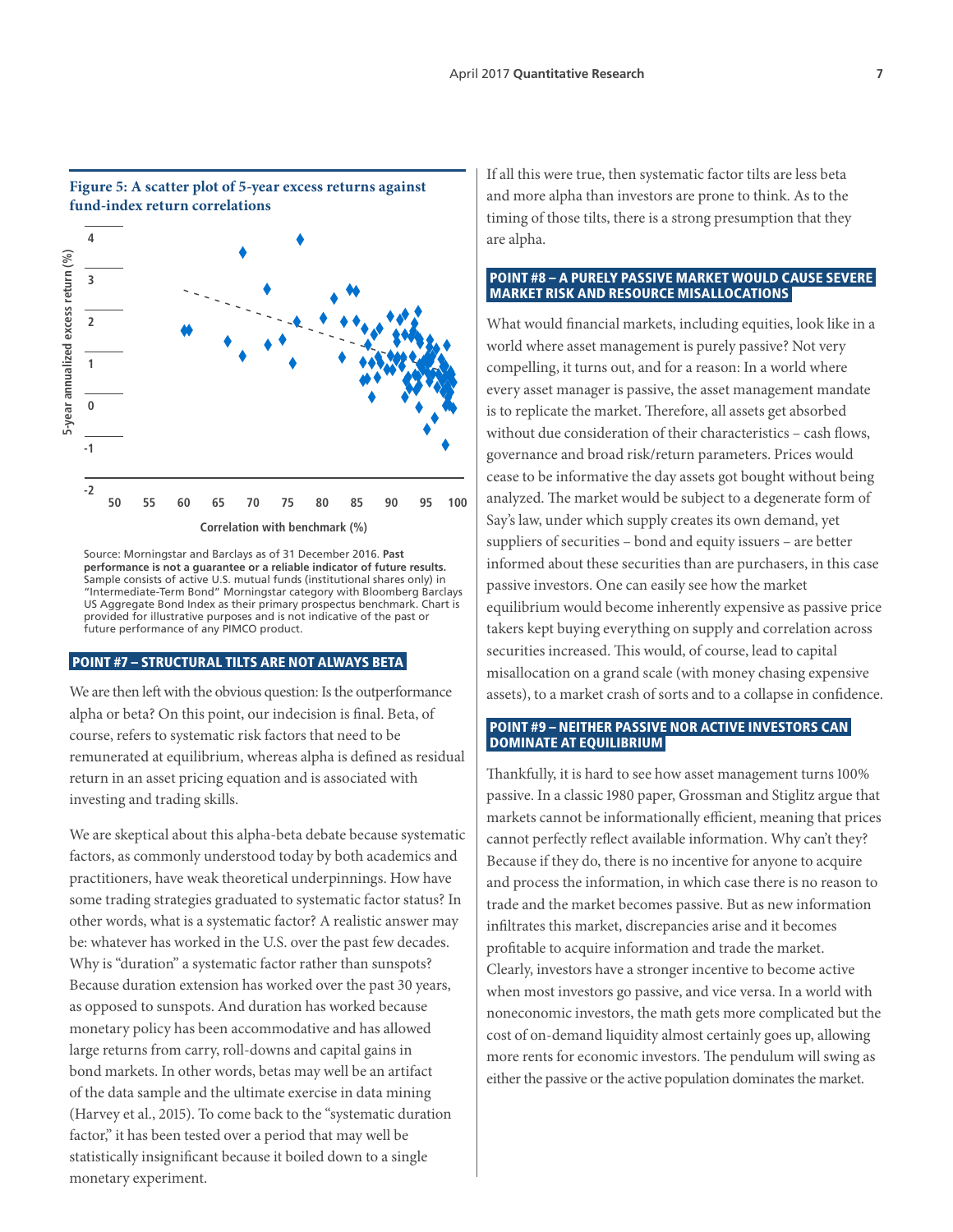#### POINT #10 – PASSIVE MANAGEMENT, UNCHECKED, MAY ENCOURAGE FREE RIDING, ADVERSE SELECTION AND MORAL HAZARD

All it takes is a small proportion of active informed investors to ensure market prices are informative. These investors would be the marginal price setters while passive investors would enjoy a piggyback ride. In this context, information derived from prices is a public good. Active management, then, is a public good as well. And an absence thereof, as outlined above, can lead to undesirable outcomes.

Not only may passive management be guilty of free riding, it may also lead to adverse selection and moral hazard. To the extent that index inclusion rules favor large borrowers in bond space, passive investment, by channeling funds into indexes, results in excess demand for large borrowers' debt. This is a clear case of misdirecting capital toward those who deserve it the least, which is sometimes called the Matthew effect: "For he that hath, to him shall be given: and from him that has not shall be taken even that which he hath." Furthermore, by causing higher prices and lower spreads on the debt of relatively profligate borrowers, a flurry of moral hazards emerge: Governments borrowing at artificially low spreads postpone needed reforms, corporations that overborrow misuse the cash, and so on.

Although on the surface low-fee passive vehicles may benefit savers and pensioners, the reality is more nuanced, to put it mildly. In economic parlance, passive investment produces a host of negative externalities. These grow, likely in a non linear fashion, as the fraction invested passively rises materially. A disturbing implication, well known to economists, is that negative externalities ought to be taxed and positive externalities subsidized – all topics beyond the scope of this paper.

#### POINT #11 – PASSIVE MANAGEMENT HAS ITS VIRTUES

Passive managers' goal is to replicate the performance of a market index by holding the same securities or a sampling of the securities in the index. They do not need to spend resources to beat the benchmarks. As a result, they usually charge much lower fees than active managers. For many investors who want to focus on other investment decisions, such as asset allocation, and only seek index replication at the asset class level, passive investment provides a cost-effective way to access individual markets.

Active managers play an important role in the economy by helping to allocate capital efficiently. However, there will be times when they overinvest in research and information

acquisition in certain markets or market segments. Having a healthy number of passive choices in each market helps keep this in check. Because most indexes are not directly investable, the competition between active and passive managers will allow investors to screen out active managers that charge higher fees without adding value relative to their passive peers. Cremers et al. (2016) find actively managed mutual funds are more active, charge lower fees and generate higher alpha when they face more competitive pressure from low-cost explicitly indexed funds.

The optimal mix of active and passive investment should depend on the market. A highly efficient and liquid market where active managers' investment in research and information acquisition can no longer be adequately compensated by superior performance over passive, on average, may benefit from less active and more passive management.

#### POINT #12 – THERE IS NO SUCH THING AS PASSIVE (JUST DIFFERENT SHADES OF ACTIVE)

But you probably know that. In its strict definition, passive investment means owning the market and not trading it. Evidently, none of this is true. The market is an ever-evolving set of assets that need to be traded actively for replication purposes. This is more acute with securities that have finite lives and regularly return capital. And it is nigh impossible to replicate the market, if only because of all its private asset components.

What investors generally mean by passive is not even close to pure passive. For example, the common practice among passive managers of trading at the close of business at months' end, instead of trading evenly during the day, is in itself an active decision with sometimes heavy price consequences. Besides, the most popular example of a passive investment is an S&P 500 ETF, yet the market cap of the S&P 500 index (about \$20 trillion) is less than 10% of world wealth (\$241 trillion in 2014, according to Credit Suisse). The very choice of, say, a passive ETF is an active choice. Investors in passive equity ETFs are, sometimes unwittingly, taking a market view. And because investors often buy and sell these passive ETFs, they are actively timing the market. The asset allocation decision is the most active investment decision an investor can make, as it contributes to the majority of the portfolio return, far more than active decisions at the asset class level can do. Even at the asset class level, there are many active decisions to be made in the selection of passive management and performance benchmarks (Dialynas and Murata, 2006).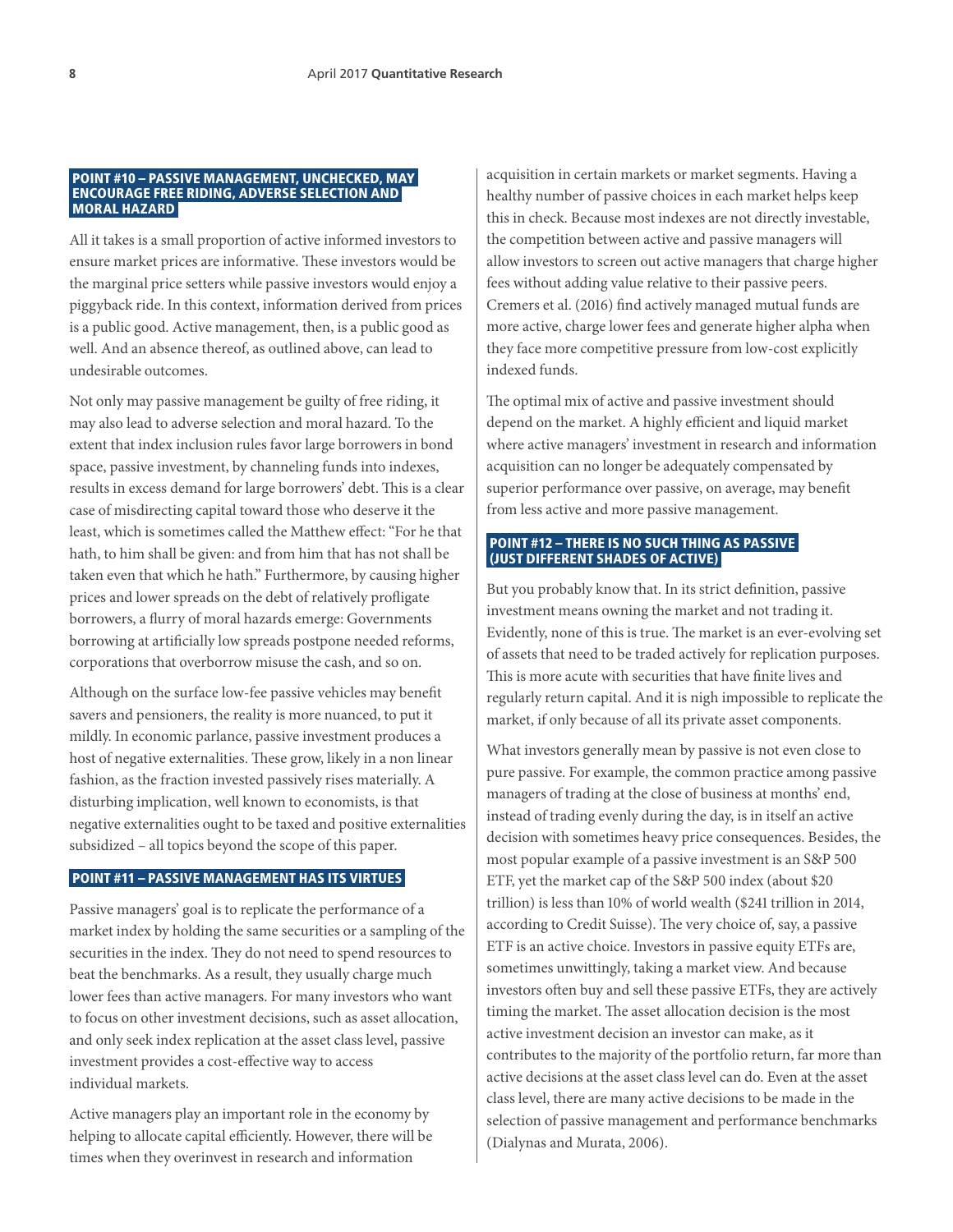Since active management is inevitable, and given the outperformance demonstrated over our sample period, why all the fuss over active management? After all, there is no such thing as passive, just different shades of active management.

#### CONCLUSIONS

Opinions in the active-passive investment debate have drifted poles apart over recent years. We revisit this discussion by contrasting equity and bonds. We look at performance numbers and find that, unlike their stock counterparts, active bond mutual funds have largely outperformed their median passive peers over our sample period. We offer conjectures as to why bonds and stocks differ.

This may be due to:

- the large proportion of noneconomic bond investors
- benchmark rebalancing frequency and turnover
- structural tilts in fixed income space
- the wide range of financial derivatives available to active bond managers
- security-level credit research and new issue concessions

At a macro level, we believe that a purely passive market would cause severe market risk and resource misallocations. Realistically, neither passive nor active investors can fully dominate at equilibrium. Of course, passive management has its virtues. Yet there is reason to believe that, unchecked, passive management may encourage free riding, adverse selection and moral hazard.

*We thank Markus Aakko, Mark Anson, Charles de Segundo, Chris Dialynas, Mohsen Fahmi, Sudi Mariappa, Vasant Naik, Rama Nambimadom, Emmanuel Roman, Steve Sapra, Lutz Schloegl, Emmanuel Sharef, and Mihir Worah for valuable comments on earlier versions of the manuscript, and Robert Selouan for data support.*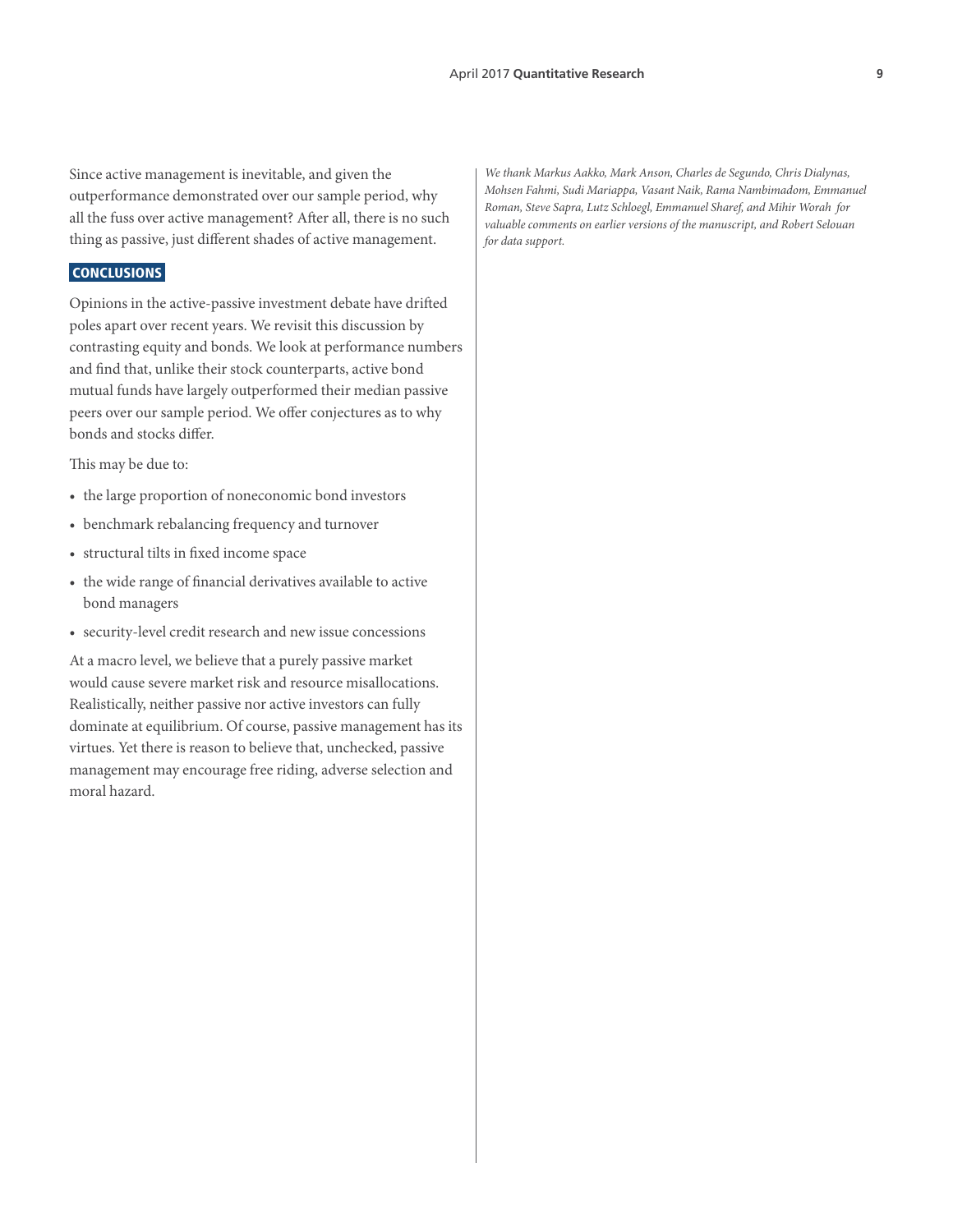#### APPENDIX 1: SIGNAL VERSUS NOISE

Consider a money manager whose portfolio value P follows a geometric Brownian motion:

$$
\frac{dP}{p} = \mu_P dt + \sigma_P dW_P.
$$

The money manager is trying to beat an index that also follows a geometric Brownian motion:

$$
\frac{dl}{I} = \mu_I dt + \sigma_I dW_I.
$$

 $dW_p$  and  $dW_I$  have correlation  $\rho$ . The time unit is 1 year.

We can state the values of the processes at time *t*:

$$
P_t = P_0 \exp\left[\left(\mu_P - \frac{1}{2}\sigma_P^2\right)t + \sigma_P \sqrt{t}Z_P\right],
$$
  

$$
I_t = I_0 \exp\left[\left(\mu_I - \frac{1}{2}\sigma_I^2\right)t + \sigma_I \sqrt{t}Z_I\right].
$$

 $\text{Z}_p$  and  $\text{Z}_I$  are two standard normal random variables with correlation  $\rho.$ 

The probability that the manager beats the index at time *t*:

$$
P\left(\frac{P_t}{P_0} > \frac{l_t}{l_0}\right) = P\left(\left(\mu_P - \frac{1}{2}\sigma_P^2\right)t + \sigma_P\sqrt{t}Z_P > \left(\mu_I - \frac{1}{2}\sigma_I^2\right)t + \sigma_I\sqrt{t}Z_I\right)
$$
  
\n
$$
= P\left(\sigma_P Z_P - \sigma_I Z_I > -\left[\left(\mu_P - \frac{1}{2}\sigma_P^2\right) - \left(\mu_I - \frac{1}{2}\sigma_I^2\right)\right]\sqrt{t}\right)
$$
  
\n
$$
= P\left(\frac{\sigma_P Z_P - \sigma_I Z_I}{\sqrt{\sigma_P^2 + \sigma_I^2 - 2\rho\sigma_P\sigma_I}} > -\frac{\left[\left(\mu_P - \frac{1}{2}\sigma_P^2\right) - \left(\mu_I - \frac{1}{2}\sigma_I^2\right)\right]\sqrt{t}}{\sqrt{\sigma_P^2 + \sigma_I^2 - 2\rho\sigma_P\sigma_I}}\right)
$$
  
\n
$$
= \Phi\left(\frac{\left[\left(\mu_P - \frac{1}{2}\sigma_P^2\right) - \left(\mu_I - \frac{1}{2}\sigma_I^2\right)\right]\sqrt{t}}{\sqrt{\sigma_P^2 + \sigma_I^2 - 2\rho\sigma_P\sigma_I}}\right)
$$

where  $\Phi$  is the cumulative distribution function (CDF) of a standard normal random variable. Define the information ratio as the ratio between annualized alpha and tracking error, i.e.,  $\overline{\sqrt{\sigma_p^2+\sigma_i^2-2\rho\sigma_p\sigma_i}}$ . The probability of outperformance can be estimated given assumptions on the horizon, the information ratio, and the volatility and correlation parameters.

See Ambarish and Siegel (1996) for a more detailed discussion.

#### APPENDIX 2: SUMMARY OF FUND-SPECIFIC REGRESSIONS OF MONTHLY ALPHAS ON RISK FACTOR RETURNS BY ALPHA QUARTILE (JANUARY 2007–DECEMBER 2016)

|                  |                             | Average parameter estimates |         |      | <b>Average NW t-stat</b> |                 |         |      |      |                               |
|------------------|-----------------------------|-----------------------------|---------|------|--------------------------|-----------------|---------|------|------|-------------------------------|
| <b>Ouartiles</b> | Average<br>annualized alpha | <b>Constant</b>             | Dur     | ΙG   | HY                       | <b>Constant</b> | Dur     | ΙG   | НY   | Average<br>Adj R <sub>2</sub> |
| 1st              | $-0.45%$                    | $-0.06\%$                   | $-0.41$ | 0.05 | 0.44                     | $-1.29$         | $-1.11$ | 0.46 | 2.67 | 48%                           |
| 2nd              | 0.27%                       | 0.01%                       | $-0.25$ | 0.22 | 0.29                     | 0.32            | $-0.71$ | 0.97 | 2.56 | 46%                           |
| 3rd              | 0.56%                       | 0.01%                       | $-0.14$ | 0.51 | 0.45                     | 0.34            | $-0.35$ | .52  | 3.51 | 57%                           |
| 4th              | .19%                        | 0.05%                       | $-0.24$ | 0.45 | 0.60                     | 1.17            | $-0.53$ | .05  | 3.18 | 51%                           |

Source: Morningstar and Barclays as of 31 December 2016.

Duration: Excess returns of Bloomberg Barclays US Treasury Index over cash (1M OIS), per unit of duration.

Investment grade: Excess returns of Bloomberg Barclays US Corporate IG Index over duration-matched Treasuries, per unit of spread duration.

High yield: Excess returns of Bloomberg Barclays US Corporate HY Index over duration-matched Treasuries, per unit of spread duration.

Quartiles are based on 10-year annualized alphas. Newey-West heteroskedasticity and autocorrelation consistent t-statistics (Newey and West, 1987) are reported.

Sample consists of monthly alphas for active mutual funds and ETFs in the "Intermediate-Term Bond" Morningstar category, with Bloomberg Barclays US Aggregate Bond Index as their primary prospectus benchmarks and 10-year return histories.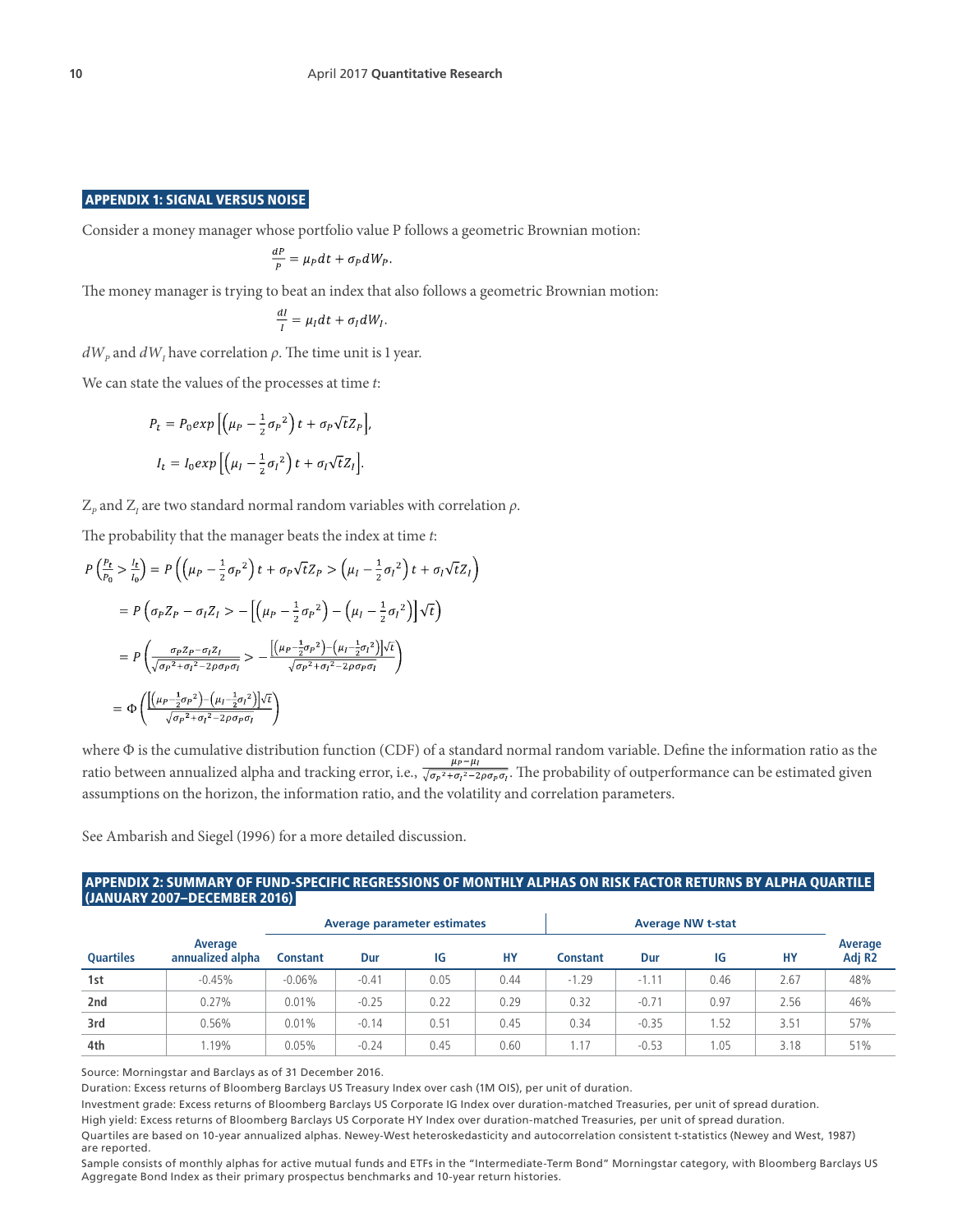#### REFERENCES

Ambarish, Ramasastry and Lester Siegel. 1996. "Time Is the Essence." *Risk*, 9:41-42.

Baz, Jamil, Nicolas M. Granger, Campbell R. Harvey, Nicolas Le Roux and Sandy Rattray. 2015. "Dissecting Investment Strategies in the Cross Section and Time Series." SSRN, November 2015.

Cremers, Martijn, Miguel A. Ferreira, Pedro Matos and Laura Starks. 2016. "Indexing and Active Fund Management: International Evidence." *Journal of Financial Economics,* 120, no. 3: pages 539-560.

Dialynas, C. P. and A. Murata. 2006. "The Active Decisions in the Selection of Passive Management and Performance Bogeys." *Advanced Bond Portfolio Management: Best Practices in Modeling and Strategies* (eds F. J. Fabozzi, L. Martellini and P. Priaulet). John Wiley & Sons, Inc., Hoboken, NJ, USA.

Gerakos, Joseph, Juhani T. Linnainmaa and Adair Morse. 2016. "Asset Managers: Institutional Performance and Smart Betas." Working paper.

Grossman, Sanford J. and Joseph E. Stiglitz. 1980. "On the Impossibility of Informationally Efficient Markets." *The American Economic Review 70,* no. 3.

Harvey, Campbell R., Yan Liu and Heqing Zhu. 2015. "…and the Cross-Section of Expected Returns." Available at SSRN: https://ssrn. com/abstract=2249314.

Mauboussin, Michael J., Dan Callahan and Darius Majd. 2017. "The Incredible Shrinking Universe of Stocks – The Causes and Consequences of Fewer U.S. Equities." Credit Suisse research paper.

Moore, James. 2017. "Bonds Are Different." PIMCO *Viewpoint.* [www.pimco.com.](http://www.pimco.com)

Mattu, Ravi K., Mukundan Devarajan, Steve Sapra and Dzmitry Nikalaichyk. 2016. "Fixed Income Manager Selection: Beware of Biases." www.pimco.com.

Newey, Whitney K. and Kenneth D. West. 1987. "A Simple, Positive Semi-Definite, Heteroskedasticity and Autocorrelation Consistent Covariance Matrix." *Econometrica* 55, no. 3.

Pedersen, Lasse Heje. 2017. "Sharpening the Arithmetic of Active Management." Available at SSRN: [https://ssrn.com/](https://papers.ssrn.com/sol3/papers.cfm?abstract_id=2849071) [abstract=2849071.](https://papers.ssrn.com/sol3/papers.cfm?abstract_id=2849071)

Sharpe, William F. 1991. "The Arithmetic of Active Management." *The Financial Analysts' Journal,* 47, no. 1.

Worah, Mihir P., and Ravi K. Mattu. 2014. "The Secret of Active Portfolio Management." PIMCO *Viewpoints*. www.pimco.com.

- <sup>i</sup> The Bank for International Settlements as of 30 June 2016.
- ii This table first appeared in Moore (2017).
- iii Gerakos et al. (2016) state that the outperformance of their actively managed institutional accounts between 2000 and 2012 is explained almost entirely by tactical factor tilts.